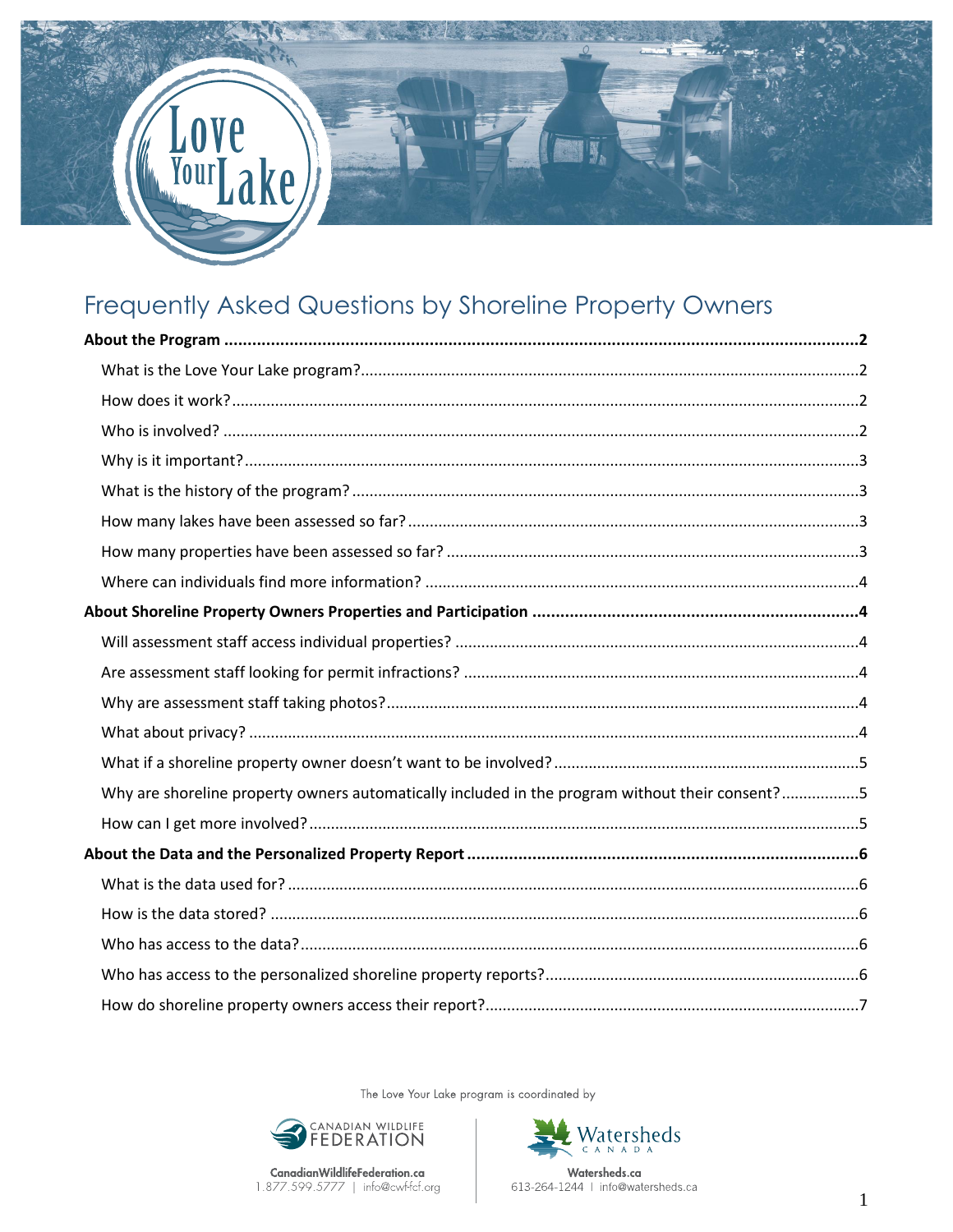

# About the Program

# What is the Love Your Lake program?

Love Your Lake is a shoreline evaluation program developed by Watersheds Canada and the Canadian Wildlife Federation (CWF), and conducted for any shoreline community across the country by local organizations.

The program invites lake associations and organizations to volunteer their lake as participants in the program. If accepted, every property on the lake will be assessed using a standardized assessment protocol, and shoreline property owners will get a personalized property report with details on the state of their shoreline and recommended actions for improving lake health for people and wildlife. Participating lake groups will also receive a lake summary report, which summarizes the data from the individual assessments and highlights the health of the entire lake shoreline.

## How does it work?

Lakes participating in the program have their shorelines assessed on a property-by-property basis by trained staff on a boat using a standardized Shoreline Survey Protocol and datasheet.

Shoreline property owners on participating lakes will receive a letter explaining the program and when they can expect the program to begin. Once the entire shoreline has been assessed and the information has been entered into the Love Your Lake database, shoreline property owners will receive a letter in the mail the following spring with their unique survey code. This survey code can be entered online at MyReport.LoveYourLake.ca and property owners can download/order their shoreline property report.

The report will contain information about the state of their unique shoreline with suggestions of voluntary actions that can be taken to improve the natural state of their shoreline and lake health.

Participating lake groups will also receive a lake summary report summarizing the data collected along the entire shoreline and encouraging stewardship actions at the community level.

# Who is involved?

The Love Your Lake program has been developed by Watersheds Canada and CWF. These program partners provide program materials, marketing materials, training, and support to regional partners who facilitate local

The Love Your Lake program is coordinated by



CanadianWildlifeFederation.ca 1.877.599.5777 | info@cwf-fcf.org



Watersheds.ca 613-264-1244 | info@watersheds.ca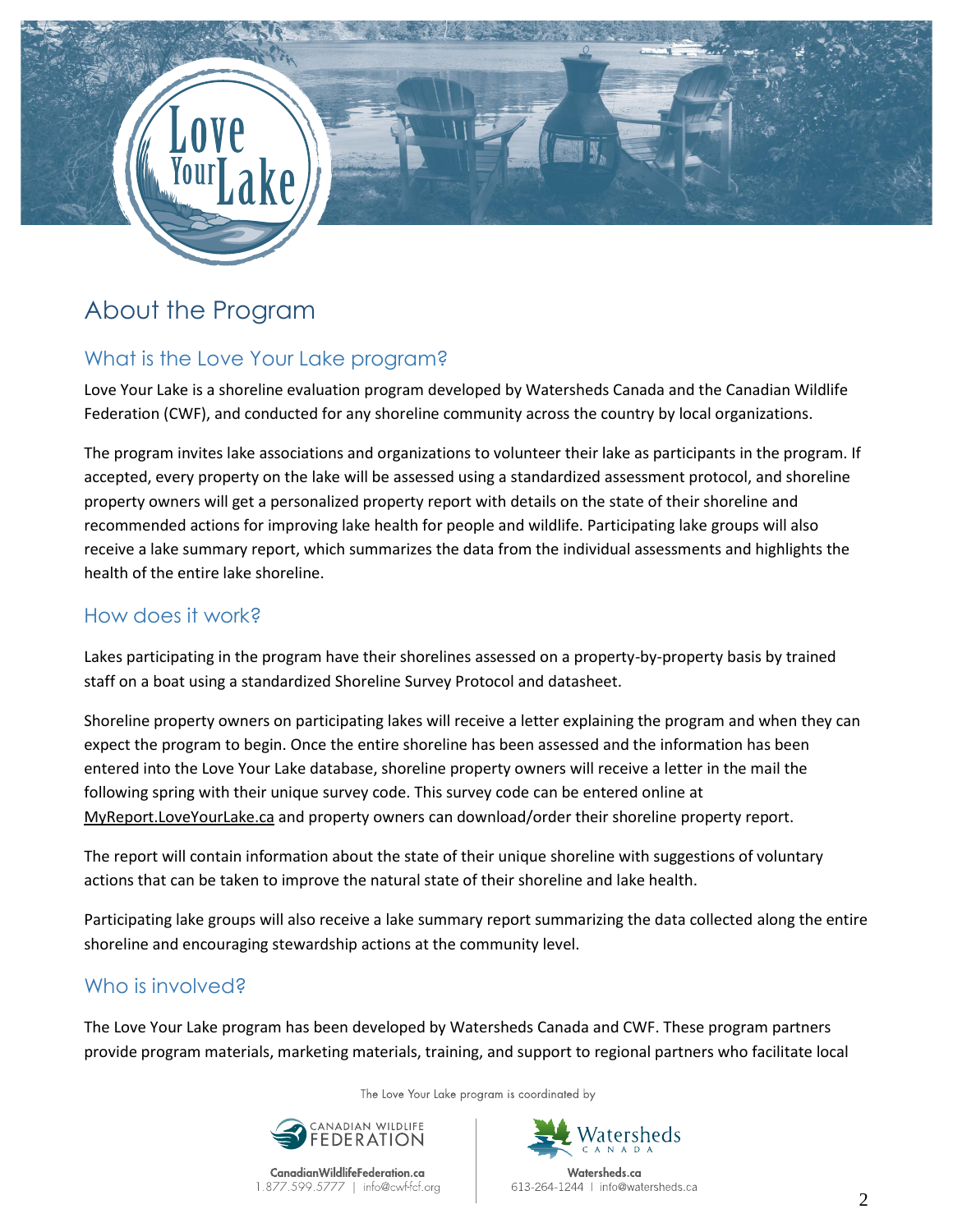

delivery with lake groups to shoreline property owners. The program is designed to be delivered to entire lakes where shorelines of all properties are assessed without disrupting shoreline property owners.

#### Our current regional partners are:

- The City of Greater Sudbury
- Muskoka Watershed Council
- Watersheds Canada
- North Saskatchewan River Basin Council
- Carrot River Valley Watershed Association
- BC Southern Interior Land Trust

#### Why is it important?

Shorelines are one of the most unique places on earth and people's influences can have a huge impact on these delicate interfaces. Daily actions by all individuals can help conserve our lakes. Keeping shorelines healthy and natural is the easiest way to protect water quality. This not only helps maintain or improve property values but also provides cleaner, clearer water that will benefit future generations and wildlife.

### What is the history of the program?

Love Your Lake is a modified and updated version of a scientific protocol developed by MAPLE (Mutual Association for the Protection of Lake Environments) in the 1980s. Watersheds Canada had been using a modified shoreline assessment protocol for over ten years and in 2012 they partnered with CWF to officially brand and broaden the program into the Love Your Lake program today.

#### How many lakes have been assessed so far?

#### As of 2018:

- **131 lakes in Ontario**
- 16 lakes in Saskatchewan
- 4 lakes in Alberta

#### How many properties have been assessed so far?

As of 2018, 37 488 properties have been assessed.

The Love Your Lake program is coordinated by



CanadianWildlifeFederation.ca

1.877.599.5777 | info@cwf-fcf.org



613-264-1244 | info@watersheds.ca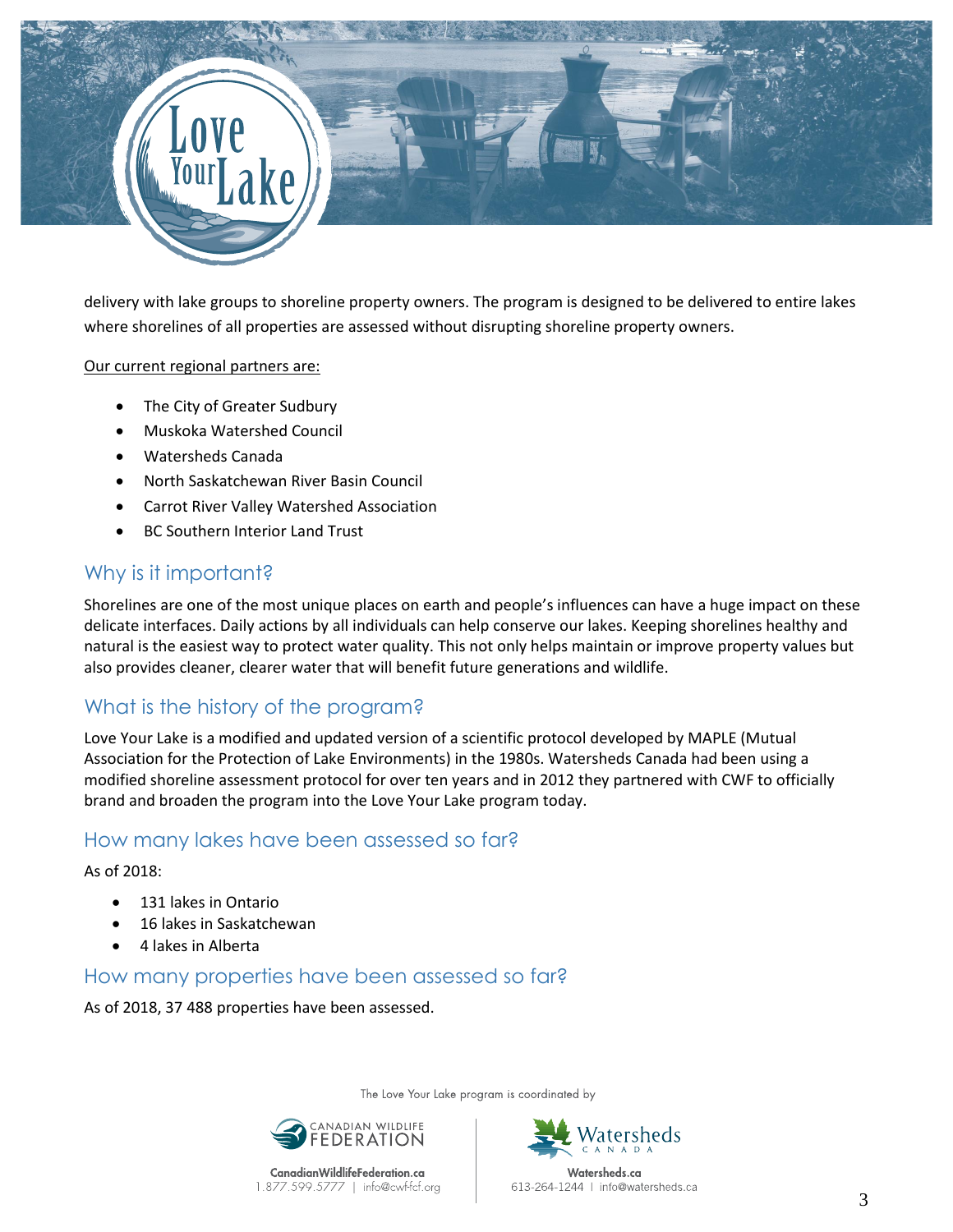

## Where can individuals find more information?

More information about Love Your Lake can be found at [LoveYourLake.ca.](http://www.loveyourlake.ca/)

# About Shoreline Property Owners Properties and Participation

#### Will assessment staff access individual properties?

No; staff will conduct assessments from the water by boat. Under no circumstances will staff be required to set foot on properties. However, for staff to properly complete the survey it will be required that they come within a few metres of the shoreline of each property.

#### Are assessment staff looking for permit infractions?

No, staff are not looking for permit infractions; the goal of the program is strictly educational and is nonregulatory.

### Why are assessment staff taking photos?

Program staff take photos of each property being assessed. These photos are used for reference and confirmation when entering the collected data into the database. One photo is selected by program staff to include in each personalized property report. Some photos may be used for training purposes; however, identifiable information such as location, address and ownership are not included or revealed. Photos will not be taken if people are within the field of view.

# What about privacy?

The Love Your Lake program administrators and regional partners take privacy matters very seriously. Love Your Lake field activities do not infringe upon personal privacy within the letter of the law.

Watersheds Canada and CWF provide each regional partner with policies, procedures and agreements, including a Love Your Lake Privacy Policy and confidentiality agreements. Program staff and volunteers involved in delivering the program in each region (including shoreline assessment staff and volunteer boat drivers) are required to sign a confidentiality agreement. All information contained in the personalized property reports is non-regulatory. Lake summary reports are based on summarized data.

Watersheds Canada and CWF must abide by the federal privacy legislation covered under the Personal Information Protection and Electronic Documents Act (PIPEDA). The personal information of supporters,

The Love Your Lake program is coordinated by







613-264-1244 | info@watersheds.ca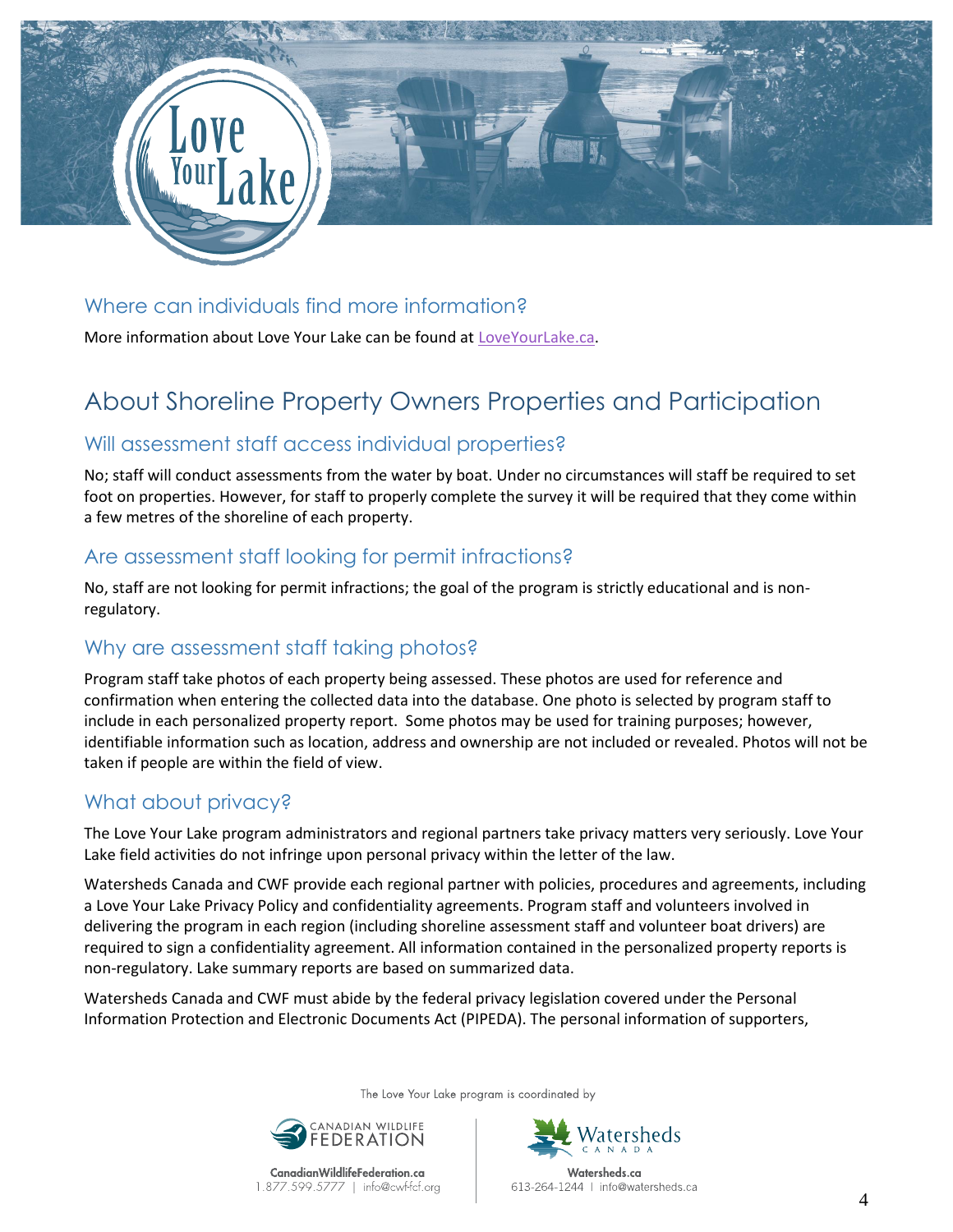

participants and registered users is always held in the strictest of confidence and any use of this information is subject to consent.

For more information regarding our privacy measures, please visit [LoveYourLake.ca](http://www.loveyourlake.ca/) to view the Love Your Lake Privacy Policy.

## What if a shoreline property owner doesn't want to be involved?

Shoreline property owners can opt-out of receiving a personalized property report. However, data will still be collected for the benefit of the entire lake. If a shoreline property is not assessed, there will be a resulting gap in the lake summary shoreline data.

We share our waters and shoreline property owners are encouraged to embrace this free opportunity for education of shoreline ecology and best management practices. Data collected is not reported for infractions and the recommended stewardship actions are not mandated or enforced.

Lake organizations that represent the lake community voluntarily agree to be a part of this program. If shoreline property owners have any questions about their lake's involvement, they are encouraged to contact their local lake organization.

# Why are shoreline property owners automatically included in the program without their consent?

Regional partners engage with known representative lake associations or lake stewardship organizations that are established and functioning to meet the needs of the local lake community. The lake groups engage with the regional partners to deliver the program to their lake community. Several opportunities are available for shoreline property owners to learn about the program through their lake group, the regional organization, and/or Watersheds Canada and CWF.

# How can I get more involved?

Shoreline property owners can get in touch with their local lake organization or regional partner organization for more information about how to get more involved in protecting their lake.

Shoreline property owners can also visit [LoveYourLake.ca](http://www.loveyourlake.ca/) to take a shoreline self-assessment to determine the health of their shoreline. After which, they can download an action checklist for simple, yet meaningful, actions to maintain or improve shoreline and lake health.

If shoreline property owners are interested in nominating their lake for participation in the Love Your Lake program, an application form can be found online at [LoveYourLake.ca.](http://www.loveyourlake.ca/)

The Love Your Lake program is coordinated by



CanadianWildlifeFederation.ca 1.877.599.5777 | info@cwf-fcf.org



Watersheds.ca 613-264-1244 | info@watersheds.ca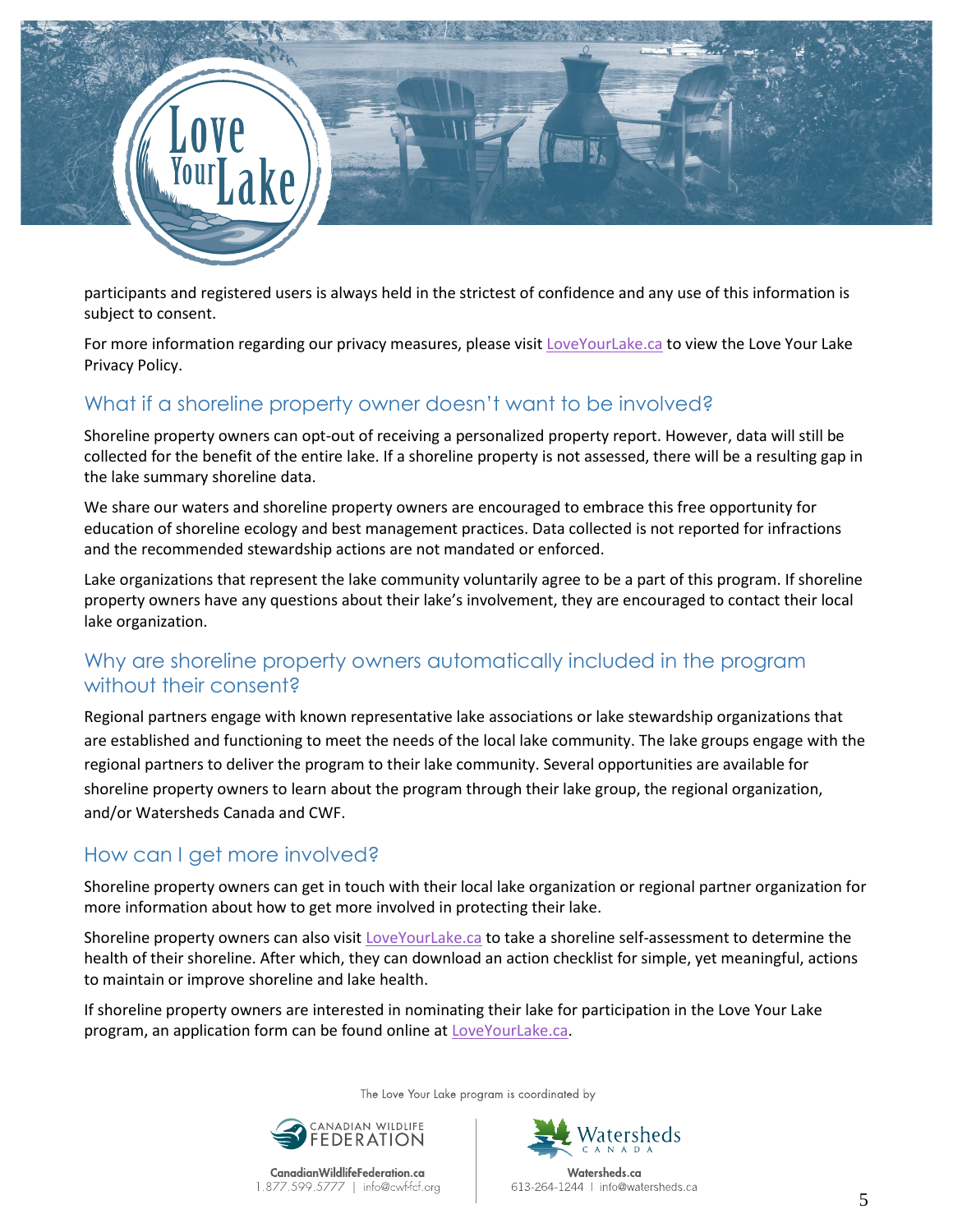

# About the Data and the Personalized Property Report

# What is the data used for?

Data is collected about each shoreline property to produce a personalized property report that will contain information about the state of each unique shoreline with suggestions of voluntary actions that shoreline property owners can take to improve the natural state of their shoreline and lake health.

Participating lake groups will also receive a lake summary report summarizing the data collected along the entire lakeshore and encouraging stewardship actions at the community level.

## How is the data stored?

The datasheets are in the possession of the regional partner organizations. Supporting program documents and information may also exist on the computers, servers or other office or operational infrastructure of the regional partner organizations and Love Your Lake program administrators. The data entered into the Love Your Lake database is stored on internal and/or external servers owned by the Love Your Lake program administrators.

# Who has access to the data?

Program staff with validated database login credentials from Watersheds Canada and CWF have access to the data, along with program staff at regional partner organizations. The results of individual assessments will not be available to anyone else, such as other regional organizations or lake organizations, but the shoreline property owner via their personalized property report. From time to time, requests to share data may be submitted to Watersheds Canada and CWF and this data may be shared in accordance with Canadian Law, providing all identifiable and personal information, such as property addresses, are removed.

# Who has access to the personalized shoreline property reports?

During production, staff from the contracted database company will use information from the database to generate the electronic files used to create the PDF reports and the electronic files for the hardcopy reports. The contracted printing facility will use the electronic files and will bind and package the printed reports for shipment.

The Love Your Lake program is coordinated by